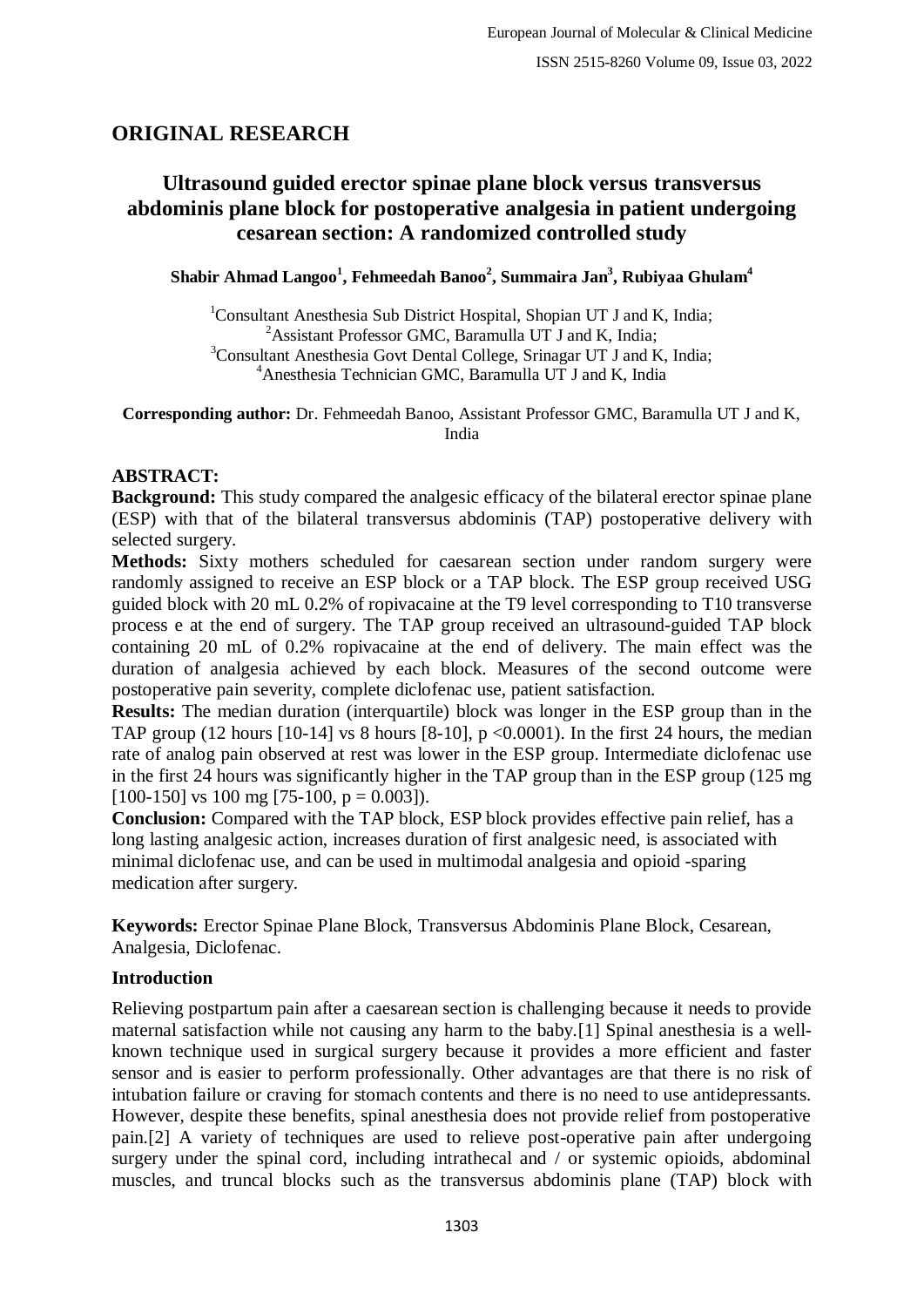parental analgesics and erector spinae (ESP) block. [3,4] The TAP block has gained popularity as an effective analgesia for obstetricians and works by blocking the anterior cruciate ligament of the anterior abdominal wall after distributing a local anesthetic agent in a neurofascial plane between the internal oblique and transversus abdominis muscle. , thus relieving surgical pain.[5] Recent literature has shown that the ESP block acts as a useful component of a multimodal regimen to reduce pain after a variety of operations, including surgical delivery, by blocking both the dorsal and ventral branches of the thoracic and abdominal nerve; therefore, it provides both somatic and visceral analgesia.[4,6]

We thought that the two-way ESP block would provide more pain relief and longer duration than the TAP block after special births and could be used as part of a multimodal opioidsparing analgesia strategy. The purpose of this study was to compare the analgesic efficacy of a two-year ESP block with that of a two-year TAP block after childbirth selected under spinal anesthesia. The main outcome of the study was the period of analgesia provided by these two types of obstruction.

#### **METHODS:**

This is a prospective, randomized, clinical trial approved by institutional ethics review board. Informed written consent was obtained from all study participants. Prospective participants are scheduled for caesarean section under spinal anesthesia. The research design complies with the applicable CONSORT guidelines.

Sixty 18–40-year-old women with the American Society of Anesthesiologists status ІІ who underwent a caesarean section with Pfannenstiel surgery under intrathecal anesthesia were included in the study. The conditions of discharge were as follows: local infection; hepatic, renal, or heart disease; blood disorders; known anaphylaxis for any drug used in the trial; and contraindication to regional anesthesia.

Women were randomly assigned random numbers to either the ESP team or the TAP group using randomly generated computer numbers placed in separate light envelopes that the research investigator opened just before he or she made the block. All blocks are performed by the same anesthesiologist. Active data collectors are blinded to randomization until the test is completed.

As a general hospital practice, pre-anesthetic testing was performed, 4 mg of ondansetron and 40 mg of pantoprazole injected intravenously (IV) as an hour before surgery, and 10 mL / kg of lactate solution as preloading. All study participants received a standard spinal anesthetic that included 10-12 mg of 0.5% of hyperbaric bupivacaine. The mother was then quickly moved to a lower position with a 15 ° left inclination and fitted with a nasal oxygen tube. After confirmation of adequate level of anesthesia, cesarean delivery is performed with continuous hemodynamic monitoring of blood pressure and heart rate. When systolic blood pressure drops to 20% below baseline or below 90 mmHg, 5 mg of ephedrine is injected IV. In addition, if the heart rate drops to 50 bpm or less, 0.5 mg of atropine is injected IV. After delivery, 10 U of oxytocin was injected with IV injection.

At the end of delivery, women assigned to the ESP group receive a bilateral USG guided ESP block. The woman was positioned into a side position to receive the block. After sterilization of the skin at the ninth dorsal spine level that corresponds to 10th thoracic transverse process, the linear ultrasound probe (Philips) is placed 3 cm lateral to the spinous process to visualize the trapezius and erector spinae muscle. A 25-G short bevel needle (Spinocan, B. Braun,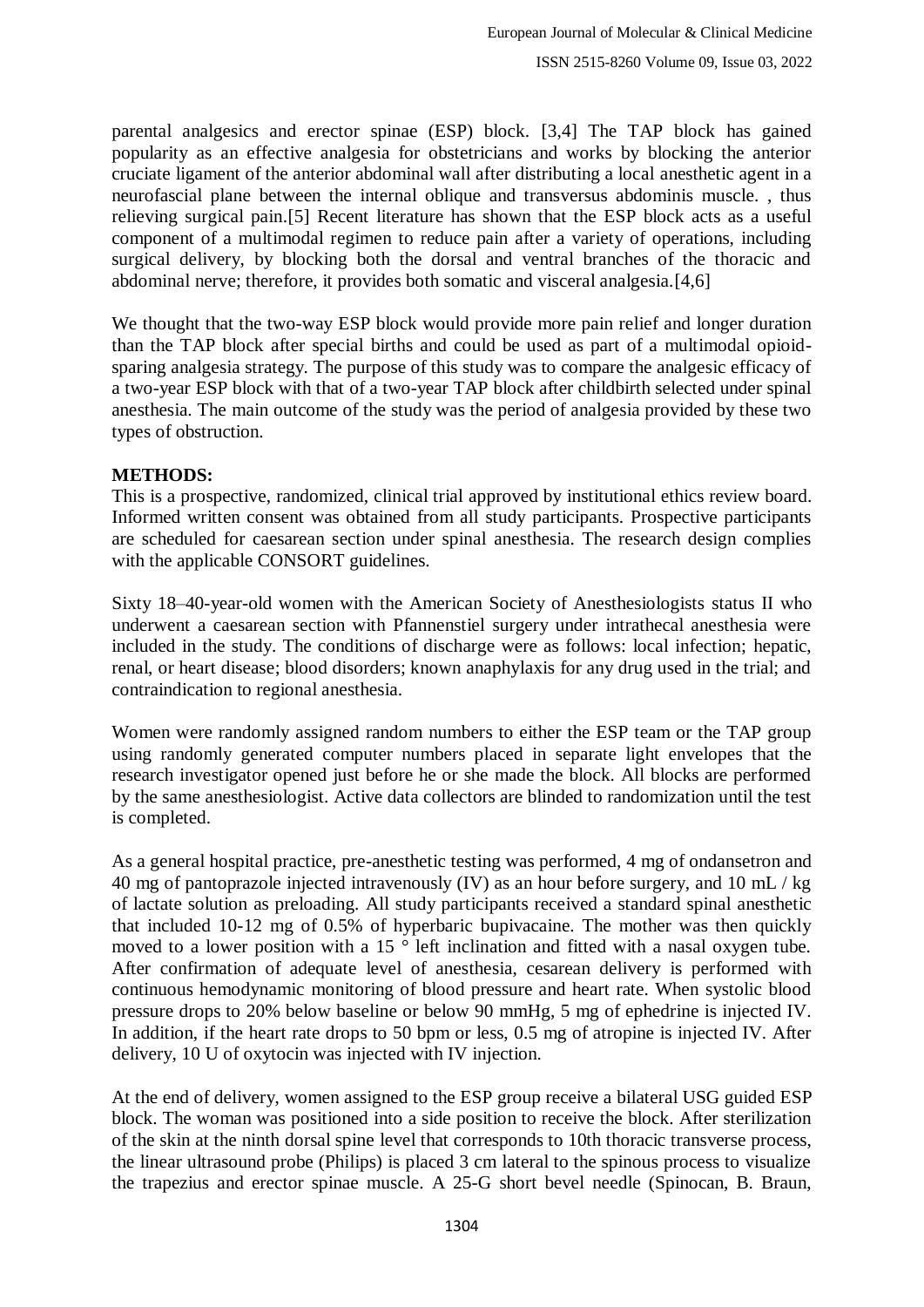Melsungen AG, Germany) was inserted into the cranial-caudal area using the airway system until it came in contact with the opposite process. The needle tip was confirmed to be properly placed with a 1 mL injection of saline and a linear fluid detection spread between the erector spinae muscle and the flexible process. After a wish to exclude intravenous piercing, 20 mL of 0.2% ropivacaine was injected. The same intervention is performed on the other side of the back.

The women in the TAP group received a bilateral TAP block in the that region. According to the procedure used in our center, the linear probe (Phillips) was inserted intersected on the anterolateral abdominal wall in the midaxillary line between the costal margin and the iliac crest to identify three muscle layers, namely, the outer oblique, the internal oblique, and transversus abdominis. The 22-G short-bevel needle was introduced using an in-flight method to access the TAP between the internal oblique muscles and the transversus abdominis. After a wish to exclude intravenous piercing, 20 mL of 0.2% ropivacaine was injected. The procedure is repeated on the contralateral side. All women were instructed to report any symptoms of local anesthetic poisoning, such as perioral or tongue numbness, visual or auditory disturbances, dizziness, or tinnitus.

Spinal level was assessed and recorded before any type of block was treated. At the end of the delivery, the women were referred to a post-operative neurologist for regular follow-up and then to the maternity ward where they had modified Aldrete  $\geq$ 9 results. At the maternity ward, they received an IV dose of paracetamol 1 g at 8 hours and IV ketorolac 30 mg at 12 hours for postoperative analgesia, according to the obstetrician's protocol. Women also received postoperative analgesia with intravenous diclofenac using patient-controlled analgesia (PCA) (concentration 4mg / mL) at a dose of 20 mg, 10 minutes of fasting time, and an hour limit. 1 of 50 mg, excluding back dose.

Postoperative pain was assessed on an analog scale (VAS) pain scale (range, 0–10; 0, no pain; 10, acute pain) at rest and after movement. Medium blood pressure and heart rate were measured on arrival at the postoperative anesthesia (0 time) and at 2, 4, 6, 12, and 24, 36, 48 hours after surgery. The duration of the block (defined as the interval between blocking time and the initial application period for analgesia) and the complete use of diclofenac were recorded 24 hours after surgery and taken from an electronic memory on a patient-controlled analgesia device. Patient satisfaction was assessed on a four-point scale (1, very good; 2, good; 3, good; 4, poor). Any side effects or problems are recorded.

The primary study result was the period of analgesia achieved for each type of block. The second outcome was postoperative pain severity assessed by VAS pain scores at rest and after movement at 2, 4, 6, 12, 24, 36 and 48 hours, complete diclofenac use, patient satisfaction, and any side effects or complications.

## **Statistical Analysis**

Based on previous studies the duration of both blocks, [14,15] the smallest sample size in each group was 27 patients for a power level of 0.80, an alpha level of 0.05 (two tails) and an effect size of 0.78 lengths, of time (mean  $\pm$  SD in the TAP block group and the ESP group are  $8 \pm 4$  and  $12 \pm 6$ , respectively). The calculated sample size was increased by 10% to 30 per group to allow for quitters. Data collected were sorted, indexed, and mathematically analyzed using SPSS software statistical computer package version 18 (IBM Corp., USA). Numerical variables, such as age and weight, were generally distributed and summarized as a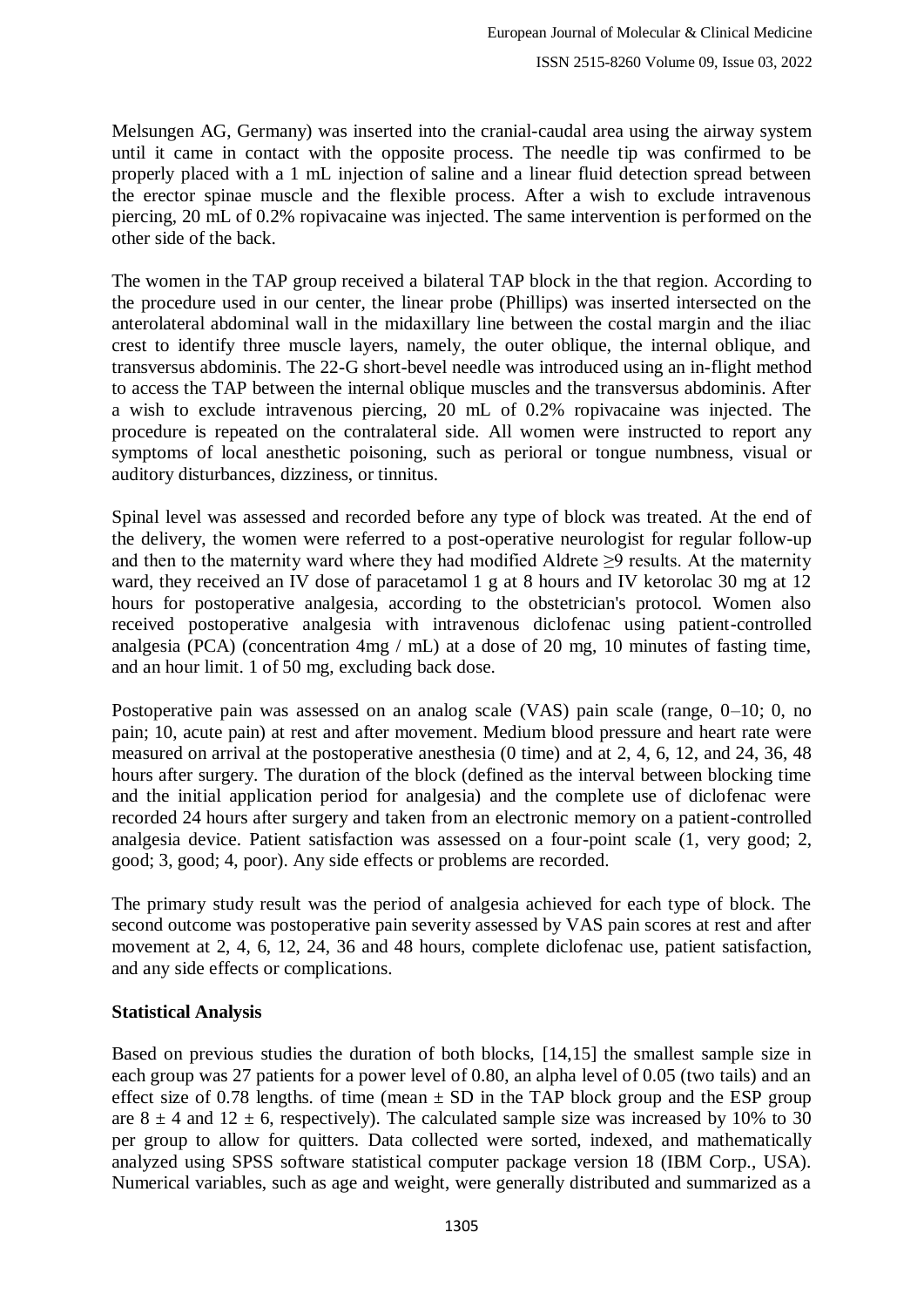standard deviation  $\pm$ . Independent t-tests were used to compare the values between the two groups. Some variables have not been generally distributed and are expressed as interquartile range (IQR); The Mann – Whitney Test was used as a test of value. Mixed line models were used to calculate repeated steps for VAS scores. A fixed effect model was used in the group and a random effect model was used to adjust the repeated measurements over time. Event time variables were assessed using the Kaplan-Meier method, and Log-level assessments were used to compare groups. Quality data was presented as a number and percentage, and double chi tests were used to determine value. A two-dimensional p value of  $\langle 0.05 \rangle$  was considered statistically significant.

#### **Results**

| <b>VARIABLE</b>                           | $ESP(n=30)$     | $TAP$ (n=30)    | P value |
|-------------------------------------------|-----------------|-----------------|---------|
| Age                                       | $28.4 \pm 5.5$  | $29.8 \pm 6.5$  | 0.3     |
| Body Weight                               | $76.2+9.1$      | $74.9 \pm 10.5$ | 0.4     |
| <b>SURGICAL</b><br><b>DURATION (MIN.)</b> | $55.6 \pm 10.4$ | $59.2 \pm 8.78$ | 0.23    |
| <b>PARITY</b>                             | NO(%)           | NO(%)           |         |
| <b>PRIMIPARA</b>                          | 6(20%)          | $3(10\%)$       | 0.6     |
| <b>MULTIPARA</b>                          | 24 (80%)        | 27 (90%)        |         |

Data for 30 women in each group were analyzed. There was no significant between-group difference in age, body weight, spinal level, or parity (Table 1).

**Table 1** Demographic and other characteristics of parturients

There was a significant difference in median (IQR) duration of analgesia between the ESP group and the TAP group (12 hours [10, 14] vs 8 hours [8, 8];  $p<0.0001$ ) as shown in Table 2.

|                                              | $ESP(N=30)$  | $TAP(N=30)$   | <b>P VALUE</b> |
|----------------------------------------------|--------------|---------------|----------------|
| of block   11 (10-13)<br>Duration<br>(hours) |              | $7(6-9)$      | < 0.001        |
| Total analgesic<br>consumption (mg)          | $80(70-100)$ | $110(90-150)$ | < 0.005        |

**Table 2** Comparison of the Duration of the Block of the Two Groups

Table 3 shows that the VAS pain score was significantly lower in the ESP group than in the TAP group at 8 and 12 hours ( $p<0.0001$ ). However, there was no statistically significant between-groups difference in the VAS score at other times (p>0.05).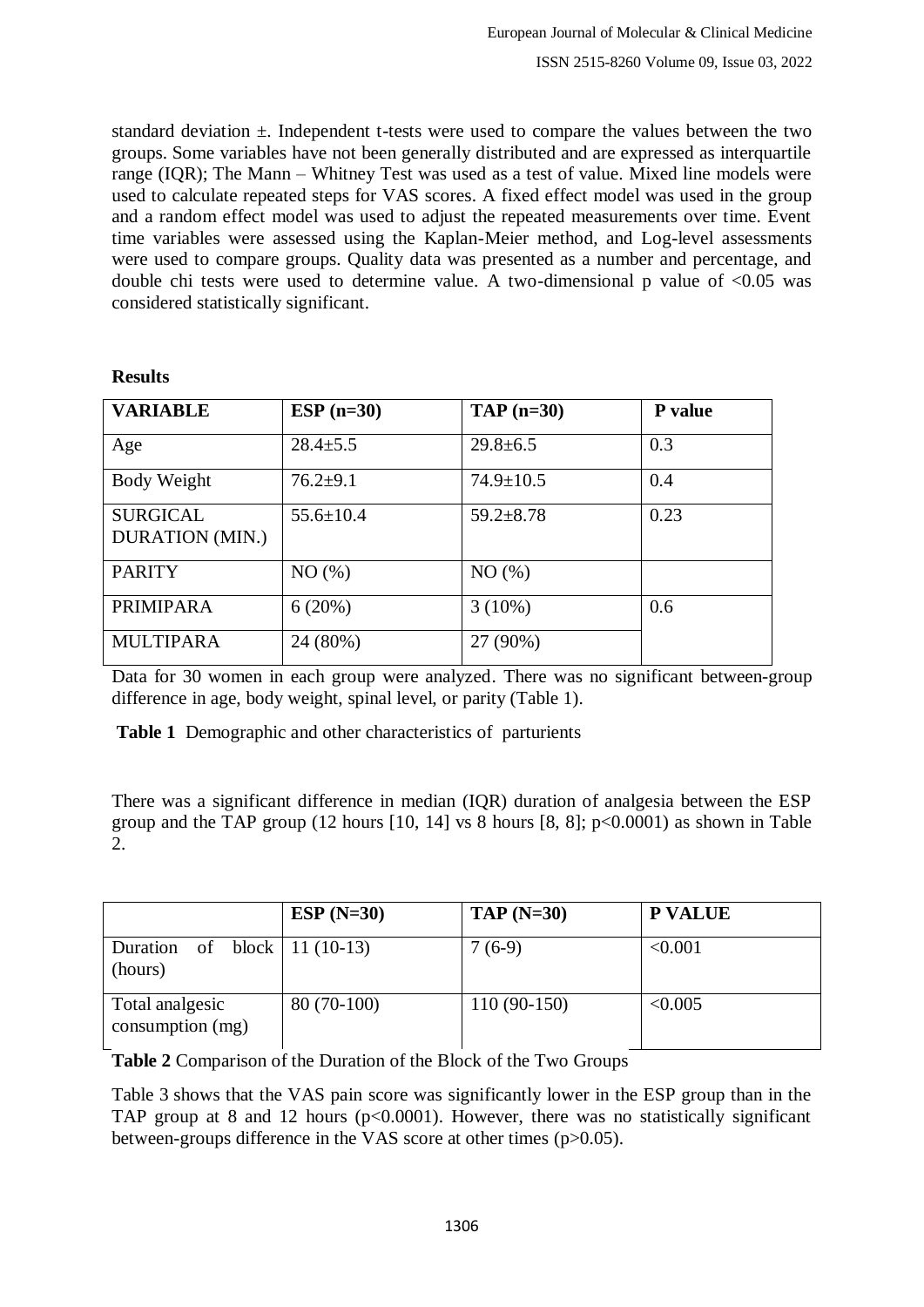ISSN 2515-8260 Volume 09, Issue 03, 2022

|                              |                | $ESP(n=30)$         | $TAP$ (n=30)        | P value |
|------------------------------|----------------|---------------------|---------------------|---------|
| $\overline{V}AS$ at<br>2 HRS | At rest        | $2(2-3)$            | $2(2-3)$            | 0.42    |
|                              | At<br>movement | $3(2-3)$            | $3(3-4)$            | 0.34    |
| VAS at<br>4 HRS              | At rest        | $3(3-4)$            | $3(3-4)$            | 0.9     |
|                              | At<br>movement | $4(3-4)$            | $4(4-5)$            | 0.87    |
| VAS at<br>6 hrs              | At rest        | $3(2-3)$            | $4(4-5)$            | 0.1     |
|                              | At<br>movement | $4(4-5)$            | $\overline{4(4-5)}$ | 0.78    |
| VAS at<br>12 hrs             | At rest        | $4(4-5)$            | $6(5-6)$            | 0.001   |
|                              | At<br>movement | $5(5-6)$            | $7(5-6)$            | 0.005   |
| VAS at<br>$24$ hrs           | At rest        | $\overline{5(5-6)}$ | $7(6-7)$            | 0.003   |
|                              | At<br>movement | $6(5-6)$            | $8(7-8)$            | 0.002   |
| VAS at<br>36<br><b>HRS</b>   | At rest        | $6(5-7)$            | $7(7-8)$            | 0.5     |
|                              | At<br>movement | $7(6-7)$            | $8(7-9)$            | 0.5     |
| VAS at<br>48<br><b>HRS</b>   | At rest        | $6(6-7)$            | $7(7-9)$            | 0.1     |
|                              | At<br>movement | $7(6-7)$            | $8(7-9)$            | 0.1     |

**Table 3** Comparison of the VAS Score at Rest and with movement Between the Groups

After adjustment of the VAS pain scores at rest for repeated measures, these scores were lower on average in the ESP group than in the TAP group (estimate −0.32, 95% CI −0.12 to  $-0.52$ , t=  $-3.234$ , p=0.002) during the first 24 postoperative hours and lower in the ESP group (estimate  $-0.48$ , 95% CI  $-0.17$  to  $-0.78$ , t=  $-3.148$ , p=0.003) in the first 12 postoperative hours.

The VAS pain scores after movement were on average lower in the ESP group than in the TAP group (estimate=−0.49, 95% CI −0.09 to −0.88, t= −2.421, p=0.016) during the first 24 postoperative hours and lower on average in the ESP group (estimate −0.61, 95% CI −0.36 to  $-0.86$ , t=  $-5.014$ , p<0.0001) during the first postoperative 12 hours (Figure 1). The median (IQR) total diclofenac consumption in the first 24 hours was significantly higher in the TAP group than in the ESP group (125 mg [100, 150] vs 100 mg [75, 100], p=0.003; Table 2).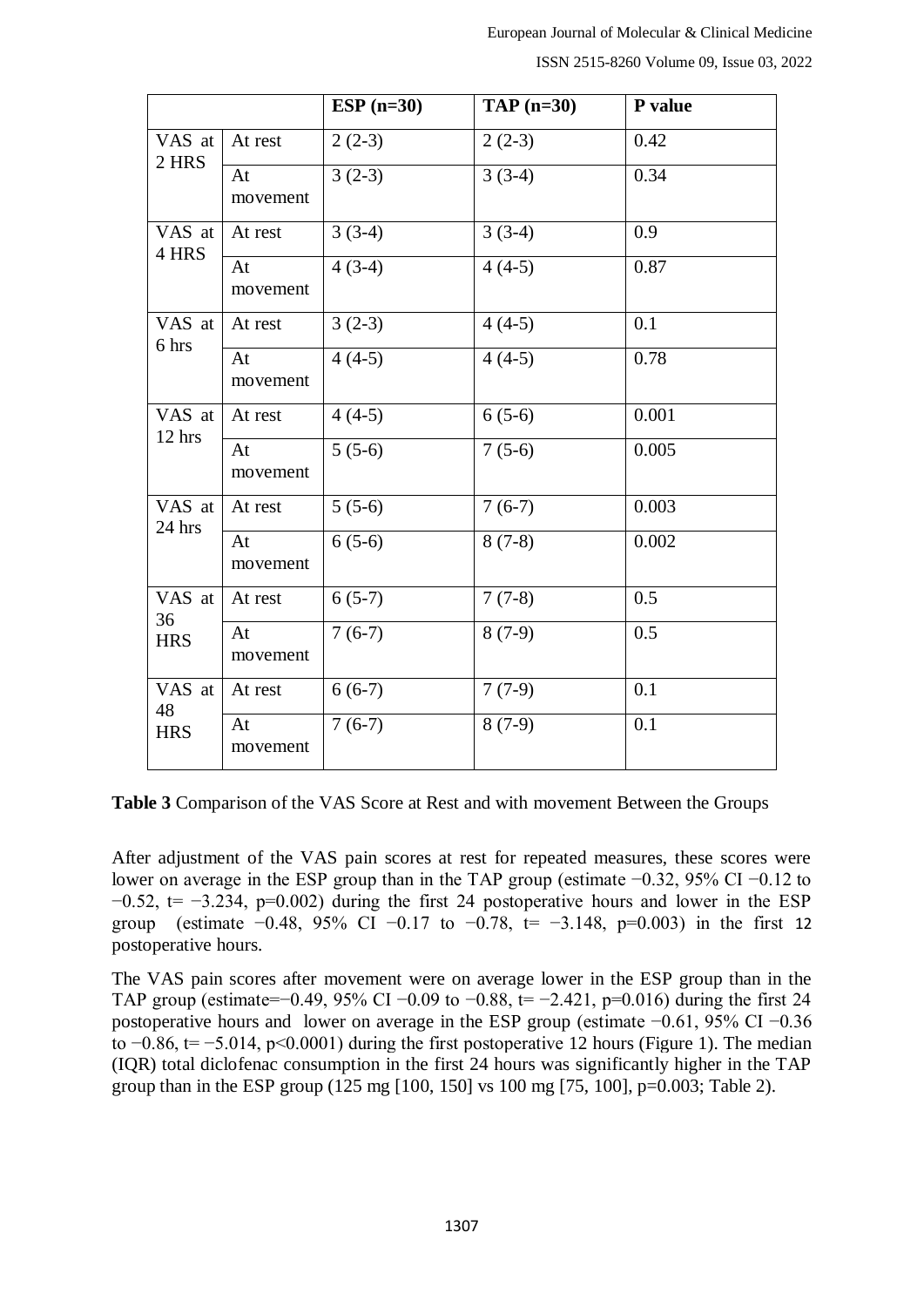ISSN 2515-8260 Volume 09, Issue 03, 2022



**Figure 1.** VAS score at rest and with movement.

| <b>PATIENT</b><br><b>SATISFACTION</b> | $ESP(N=30)$ | $TAP(N=30)$ | <b>P VALUE</b> |
|---------------------------------------|-------------|-------------|----------------|
| <b>POOR</b>                           | 4(14%)      | 7 (23%)     |                |
| GOOD                                  | 11(36%)     | $18(60\%)$  | 0.04           |
| <b>EXCELLENT</b>                      | $15(50\%)$  | 5(17%)      |                |

## **Table 4.** Patient Satisfaction comparison

There was no significant difference in maternal satisfaction between the groups (Table 4, Figure 2).



**Figure 2.** Maternal analgesic satisfaction comparison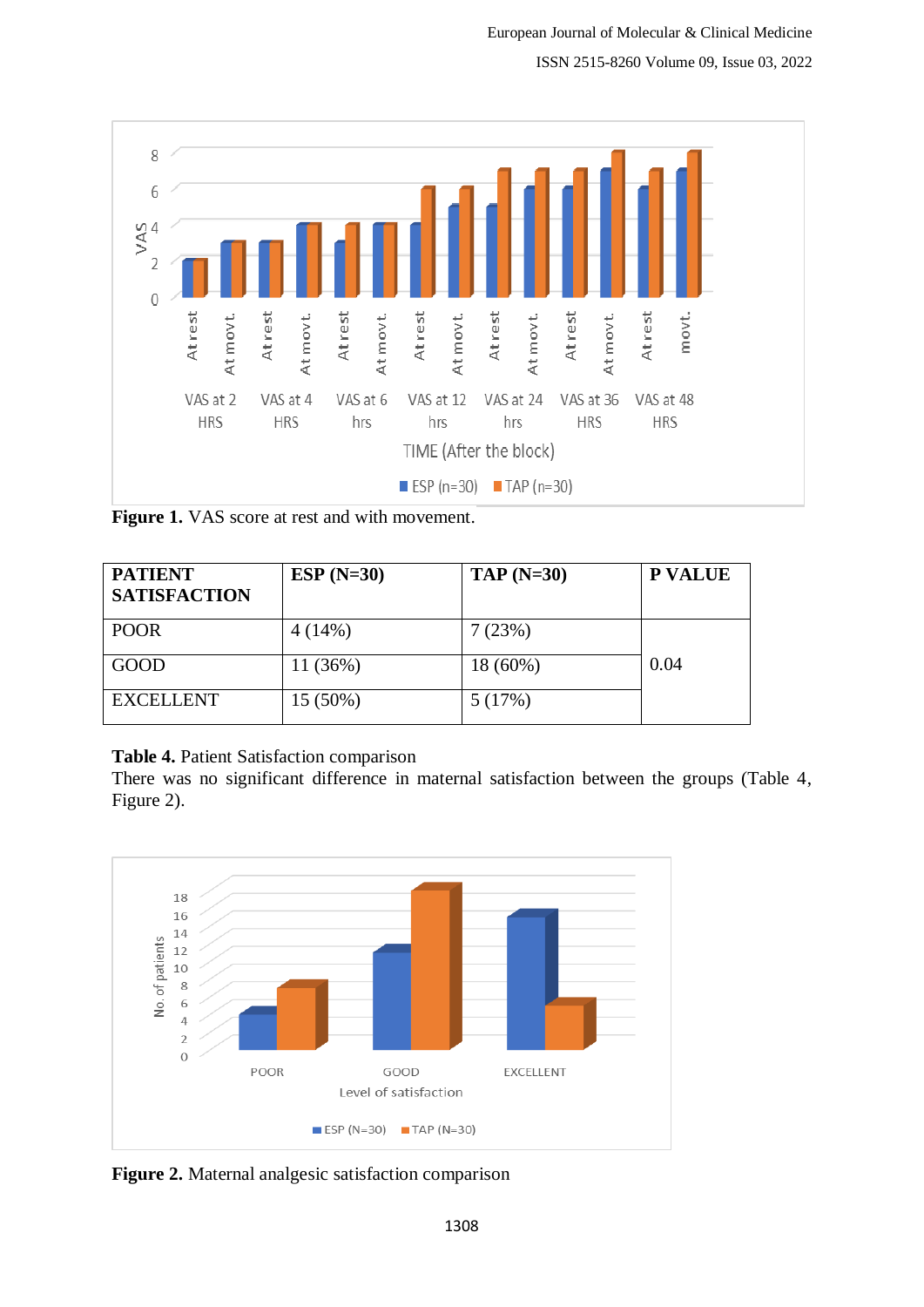No adverse effects or complications were observed in either group.

#### **Discussion**

In this study, we found that the duration of analgesia and the initial time to request analgesia were longer in women who gave birth by caesarean section when they received ESP block than when they received TAP block. VAS pain scores both at rest and after movement were lower in our ESP group than in our TAP group within the first 8 and 12 working hours and were higher in the TAP group within the first 24 hours after exercise. Total diclofenac use during the first 24 hours was low in the ESP group.

ESP block brings about widespread, potent analgesia. This effect is achieved by injecting a local anesthetic into the plane between the erector spinae muscle and the flexible process; the anesthetic then spreads to the paravertebral region through the spaces between adjacent vertebrae and blocks both spinal cord and ventral spinal nerves.[7,8,9] In contrast, the TAP block is achieved by injecting a local anesthetic between the internal inclined muscles and the transversus abdominis. Spinal cords that provide thoracolumbar sensation pass through this plane and are flawless anterolateral abdominal wall; Therefore, the TAP block can only close somatic pain.<sup>[10]</sup>

Over the past two decades, multimodal opioid-sparing analgesia has become an effective alternative to traditional opioid-based analgesia.[11] Peripheral nerve blockers and truncal blocks are some of the most effective components of multimodal protocols.[12] ESP block used successfully in a variety of forms. types of surgery and offers flexible duration of postoperative analgesia. Yamak et al [13] reported long-term analgesia in a patient undergoing surgical resection after a two-state ESP blockade using a single injection and reported average score of 1-3 in the first 24 hours.

Tulgar et al [14] reported that the analgesic effect of ESP block lasted 17, 16, and 13 hours in three patients performing various types of abdominal surgery. In addition, Hamed et al [15] found that the analgesic effect of ESP block lasted 12 hours in women undergoing hysterectomy of the abdomen.

TAP block was reported as an effective component of multimodal analgesia protocol for the management of post-cesarean pain and providing better analgesia, reducing opioid use, and reducing the incidence of opioid-induced side effects compared to sham block.[16] Other studies compare the analgesic efficacy of TAP block with neuroaxial morphine and reported better analgesia with intrathecal morphine but with lower side effects.[17,18]

Meta-analysis of Mishriky et al [19] and Champaneria et al [20] concluded that the TAP block could be considered when intrathecal morphine was blocked or had side effects. The TAP block can provide effective analgesia for the first 12 hours after reversal surgery. The meta-analysis of Abdallah et al [10] found that the duration of analgesia achieved by the posterior TAP block after lower abdominal transverse surgery was longer than that achieved by the combined TAP block. They think that the posterior TAP block has a better effect due to the re-distribution of local anesthetic in the paravertebral region. In this study, there was no significant difference in patient satisfaction between the TAP and ESP groups, presumably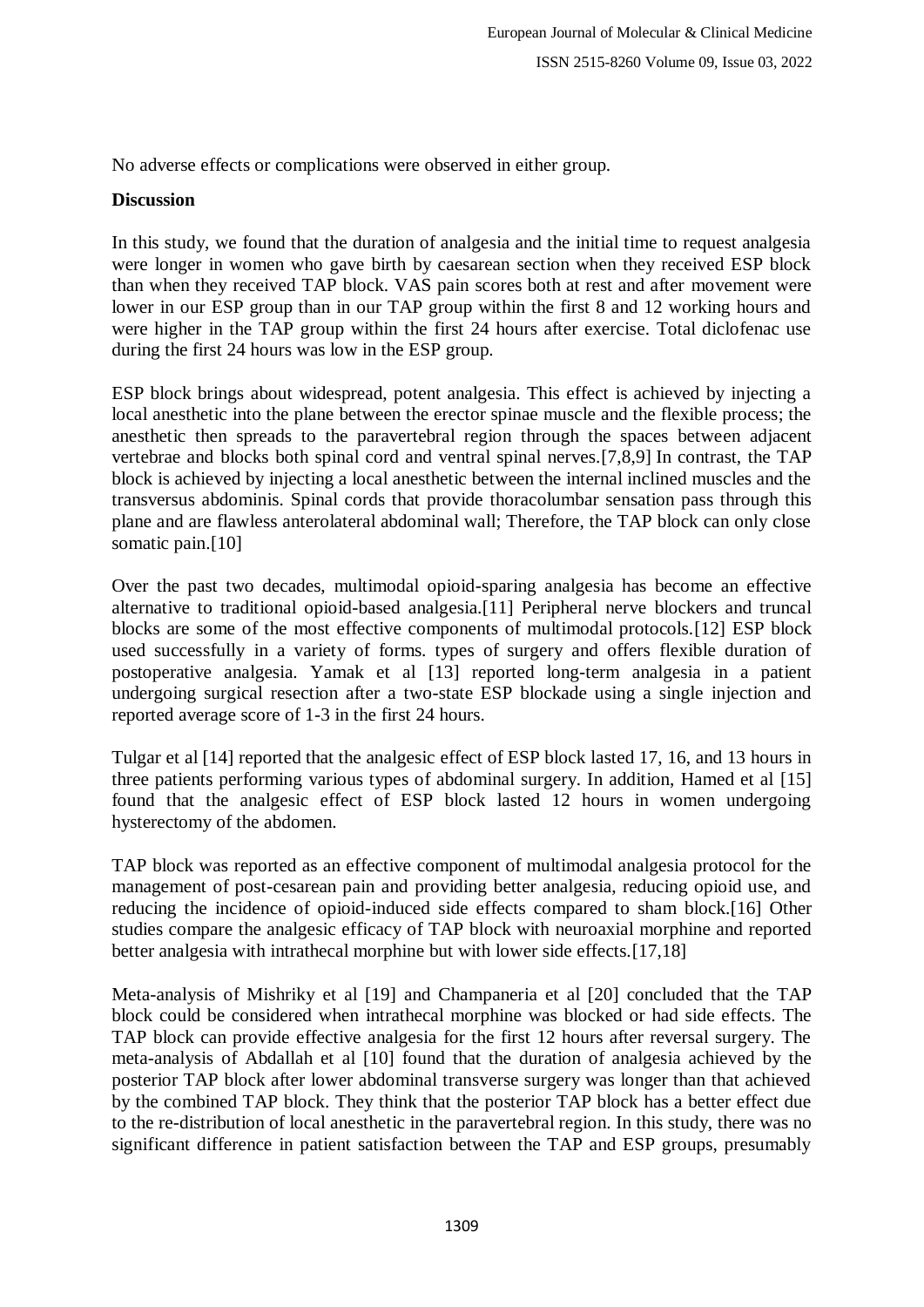because pain management, despite being an important component, is not the only variable effect on women 's satisfaction given childbirth.

The Bilateral ESP block does not have directly recorded adverse reactions. However, pneumothorax was the first reported case of ESP block [21] and motor impairment in the lower extremities was reported after a two-year ESP blockade on a woman undergoing surgery. [22] TAP block is considered a low risk of complications. However, several complications have been reported for the second time in the TAP block, which includes intrahepatic injection into a patient with hepatomegaly, [23] intraperitoneal misplacement of the TAP catheter without abdominal injury, and anaphylactic reaction after injecting ropivacaine.[24] Short-term femoral nerve palsy. it is a potential complication due to the proximity of TAP to the femoral nerve.[25,26] In our study, no adverse effects were noted for any type of block but the problems mentioned above should be kept in mind when performing a TAP block.

This study had some limitations, ranging mainly from the difficulty of recording the success rate and distribution of any type of block due to blockade from spinal anesthesia, reaching the first stage of surgery. In addition, limited data were available on the effectiveness of ESP block for postoperative analgesia, which limited our ability to compare current data with those in other reports.

Given that the TAP block posteriorly undoubtedly has a better analgesic effect than the onesided approach, we recommend that future studies compare the analgesic efficacy of the ESP block with that of the posterior TAP block after childbirth and that these tests are performed o; LP\ patients below. of general anesthesia to better assess both distribution rate and effectiveness.

## **Conclusions**

ESP block has long-term analgesia, slows down the initial need for analgesia, and reduces diclofenac use compared to TAP block and can be used in multimodal analgesia and opioidsparing regimens after the surgical phase.

## **References**

1. Jadon A, Jain P, Chakraborty S, et al. Role of ultrasound-guided transversus abdominis plane block as a component of multimodal analgesic regimen for lower segment caesarean section: a randomized, double-blind clinical study. *BMC Anesthesiol*. 2018;18:53.

[2.](https://www.dovepress.com/comparison-of-analgesic-effect-between-erector-spinae-plane-block-and--peer-reviewed-fulltext-article-JPR#ref-CIT0002) Karatepe U, Ozer A. Evaluation of postoperative analgesic efficacy of transversus abdominis plane block in patients who underwent caesarian section under spinal anesthesia. *Biomed Res*. 2018;29(10):2101–2105. doi:10.4066/biomedicalresearch.29-17- 3880

[3.](https://www.dovepress.com/comparison-of-analgesic-effect-between-erector-spinae-plane-block-and--peer-reviewed-fulltext-article-JPR#ref-CIT0003) Baeriswyl M, Kirkham KR, Kern C, Albrecht E. The analgesic efficacy of ultrasoundguided transversus abdominis plane block in adult patients: a meta-analysis. *Anesth Analg*. 2015;121:1640–1654. doi:10.1213/ANE.0000000000000967

[4.](https://www.dovepress.com/comparison-of-analgesic-effect-between-erector-spinae-plane-block-and--peer-reviewed-fulltext-article-JPR#ref-CIT0004) Santonastaso DP, de Chiara A, Addis A, Mastronardi C, Pini R, Agnoletti V. Ultrasoundguided erector spinae plane block for postoperative pain control after caesarean section. *J Clin Anesth*. 2019;58:45–46. doi:10.1016/j.jclinane.2019.05.009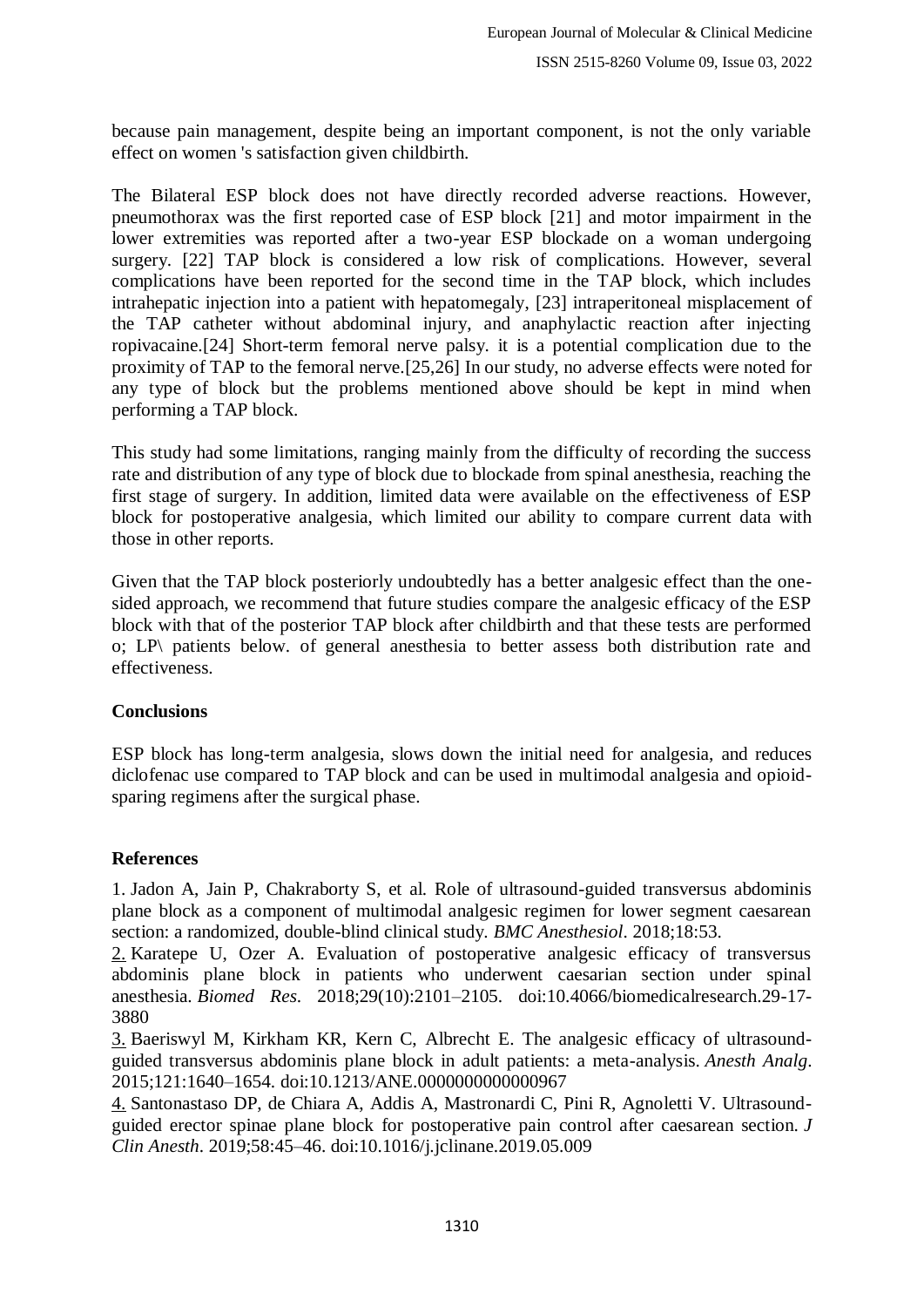5. Canakci E, Gultekin A, Cebeci Z, Hanedan B, Kilinc A. The analgesic efficacy of transverse abdominis plane block versus epidural block after caesarean delivery: which one is effective? TAP block? Epidural block? *Pain Res Manage*. 2018;1–7. doi:10.1155/2018/3562701

6. Chin KJ, Adhikary S, Sarwani N, Forero M. The analgesic efficacy of pre-operative bilateral Erector Spinae Plane (ESP) blocks in patients having ventral hernia repair. *Anaesthesia*. 2017;72:452–460. doi:10.1111/anae.13814

[7.](https://www.dovepress.com/comparison-of-analgesic-effect-between-erector-spinae-plane-block-and--peer-reviewed-fulltext-article-JPR#ref-CIT0007) Forero M, Adhikary SD, Lopez H, Tsui C, Chin KJ. The erector spinae plane block: a novel analgesic technique in thoracic neuropathic pain. *Reg Anesth Pain Med*. 2016;41:621– 627. doi:10.1097/AAP.0000000000000451

8. Ueshima H, Otake H. Similarities between the retrolaminar and erector spinae plane blocks. *Reg Anesth Pain Med*. 2017;42:123–124. doi:10.1097/AAP.0000000000000526

9. Tsai HC, Yoshida T, Chuang TY, et al. Transversus abdominis plane block: an updated review of anatomy and techniques. *Biomed Res Int*. 2017;2017:8284363. doi:10.1155/2017/8284363

10. Abdallah FW, Laffey JG, Halpern SH, Brull R. Duration of analgesic effectiveness after the posterior and lateral transversus abdominis plane block techniques for transverse lower abdominal incisions: a meta-analysis. *Br J Anaesth*. 2013;111(5):721–735. doi:10.1093/bja/aet214

11. Rafiq S, Steinbruchel DA, Wanscher MJ, et al. Multimodal analgesia versus traditional opioid-based analgesia after cardiac surgery, a randomized controlled trial. *J Cardiothorac Surg*. 2014;9(52):1–8. doi:10.1186/1749-8090-9-52

12. Ilfeld BM, Le LT, Ramjohn J, et al. The effects of local anesthetic concentration and dose on continuous infraclavicular nerve blocks: a multicenter, randomized, observer masked, controlled study. *Anesth Analg*. 2009;108:345–350. doi:10.1213/ane.0b013e31818c7da5

13. Yamak Altinpulluk E, García Simón D, Fajardo-Pérez M. Erector spinae plane block for analgesia after lower segment caesarean section: case report. *Rev Esp Anestesiol Reanim*. 2018;65(5):284–286. doi:10.1016/j

14. Tulgar S, Selvi O, Kapakli MS. Erector spinae plane block for different laparoscopic abdominal surgeries: case series. *Anesthesiology*. 2018;2018:3947281.

15. Hamed MA, Goda AS, Basiony MM, Fargaly OS, Ahmed Abdelhady M. Erector spinae plane block for postoperative analgesia in patients undergoing total abdominal hysterectomy: a randomized controlled study original study. *J Pain Res*. 2019;12:1393–1398. doi:10.2147/JPR.S196501

16. Kanazi GE, Aouad MT, Abdallah FW, et al. The analgesic efficacy of subarachnoid morphine in comparison with ultrasound-guided transversus abdominis plane block after cesarean delivery: a randomized controlled trial. *Anesth Analg*. 2010;111:475–481. doi:10.1213/ANE.0b013e3181e30b9f

17. Loane H, Preston R, Douglas MJ, Massey S, Papsdorf M, Tyler JA. Randomized controlled trial comparing intrathecal morphine with transversus abdominis plane block for post-cesarean delivery analgesia. *Int J Obstet Anesth*. 2012;21:112–118. doi:10.1016/j.ijoa.2012.02.005

18. McMorrow RC, Ni Mhuircheartaigh RJ, Ahmed KA, et al. Comparison of transversus abdominis plane block vs spinal morphine for pain relief after caesarean section. *Br J Anaesth*. 2011;106:706–712. doi:10.1093/bja/aer061

19. Mishriky B, George R, Habib A. Transversus abdominis plane block for analgesia after cesarean delivery: a systematic review and meta-analysis. *Can J Anesth*. 2012;59(8):766– 778. doi:10.1007/s12630-012-9729-1